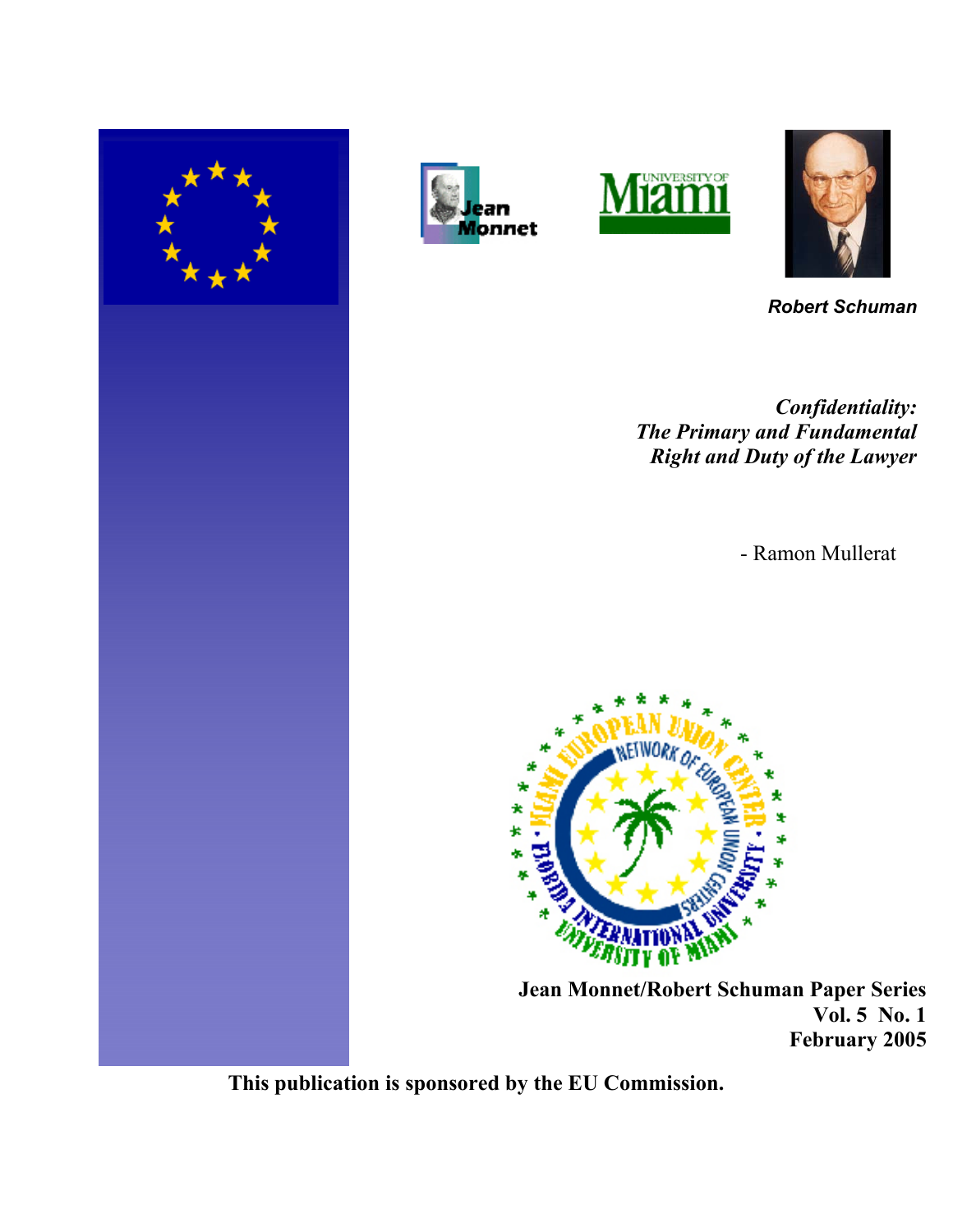## **The Jean Monnet/Robert Schuman Paper Series**

The Jean Monnet/Robert Schuman Paper Series is produced by the Jean Monnet Chair of the University of Miami, in cooperation with the Miami European Union Center.

These monographic papers analyze ongoing developments within the European Union as well as recent trends which influence the EU's relationship with the rest of the world. Broad themes include, but are not limited to:

- EU Enlargement
- The Evolution of the Constitutional Process
- The EU as a Global Player
- Comparative Regionalisms
- The Trans-Atlantic Agenda
- EU-Latin American Relations
- Economic issues
- Governance
- The EU and its Citizens
- EU Law

As the process of European integration evolves further, the Jean Monnet/Robert Schuman Papers is intended to provide current analyses on a wide range of issues relevant to the EU. The overall purpose of the monographic papers is to contribute to a better understanding of the unique nature of the EU and the significance of its role in the world.

| Miami European Union Center | <b>Jean Monnet Chair Staff:</b>        |
|-----------------------------|----------------------------------------|
| University of Miami         | Joaquín Roy (Director)                 |
| 1000 Memorial Drive         | Aimee Kanner (Editor)                  |
| 101 Ferré Building          | Roberto Domínguez (Research Assistant) |
| Coral Gables, FL 33124-2231 | Nuray Ibryamova (Research Assistant)   |
| Phone: 305-284-3266         | Markus Thiel (Research Assistant)      |
| Fax: (305) 284 4406         | Wendy Grenade (Associate Editor)       |
| E-Mail: jroy@miami.edu      | Eloisa Vladescu (Editorial Assistant)  |
| Web: www.miami.edu/eucenter |                                        |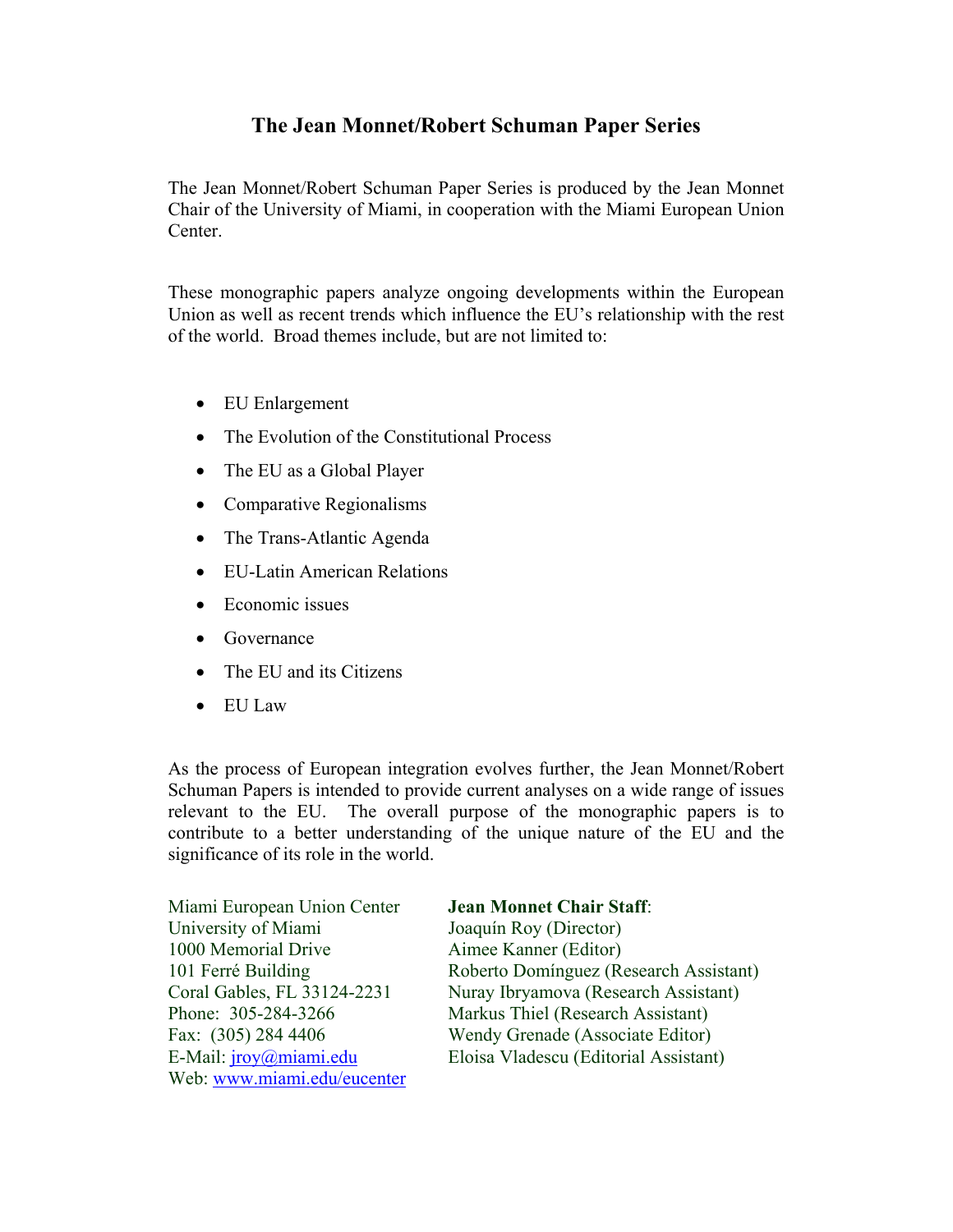# **Confidentiality: The Primary and Fundamental Right and Duty of the Lawyer**

Ramon Mullerat <sup>∗</sup>

The Jean Monnet Chair University of Miami Miami, Florida February 2005

 $\overline{a}$ 

<sup>∗</sup> Ramon Mullerat O.B.E. is a lawyer in Barcelona and Madrid, Spain; Avocat à la Cour de Paris, France; Honorary Member of the Bar of England and Wales; Honorary Member of the Law Society of England and Wales; Professor at the Faculty of Law of Barcelona University; Adjunct Professor of the John Marshall Law School, Chicago; Former President of the Council of the Bars and Law Societies of the European Union (CCBE); Member of the American Law Institute (ALI); Member of the American Bar Foundation (ABF); Chairman of Commission 2020 of the International Bar Association (IBA); Co-Chairman of the Human Rights Institute (HRI) of the IBA; Member of the Board of the London Court of International Arbitration (LCIA); Chairman of the Editorial Board of the European Lawyer. The views expressed in this article are solely his own views and not necessarily of the organisations that he represents.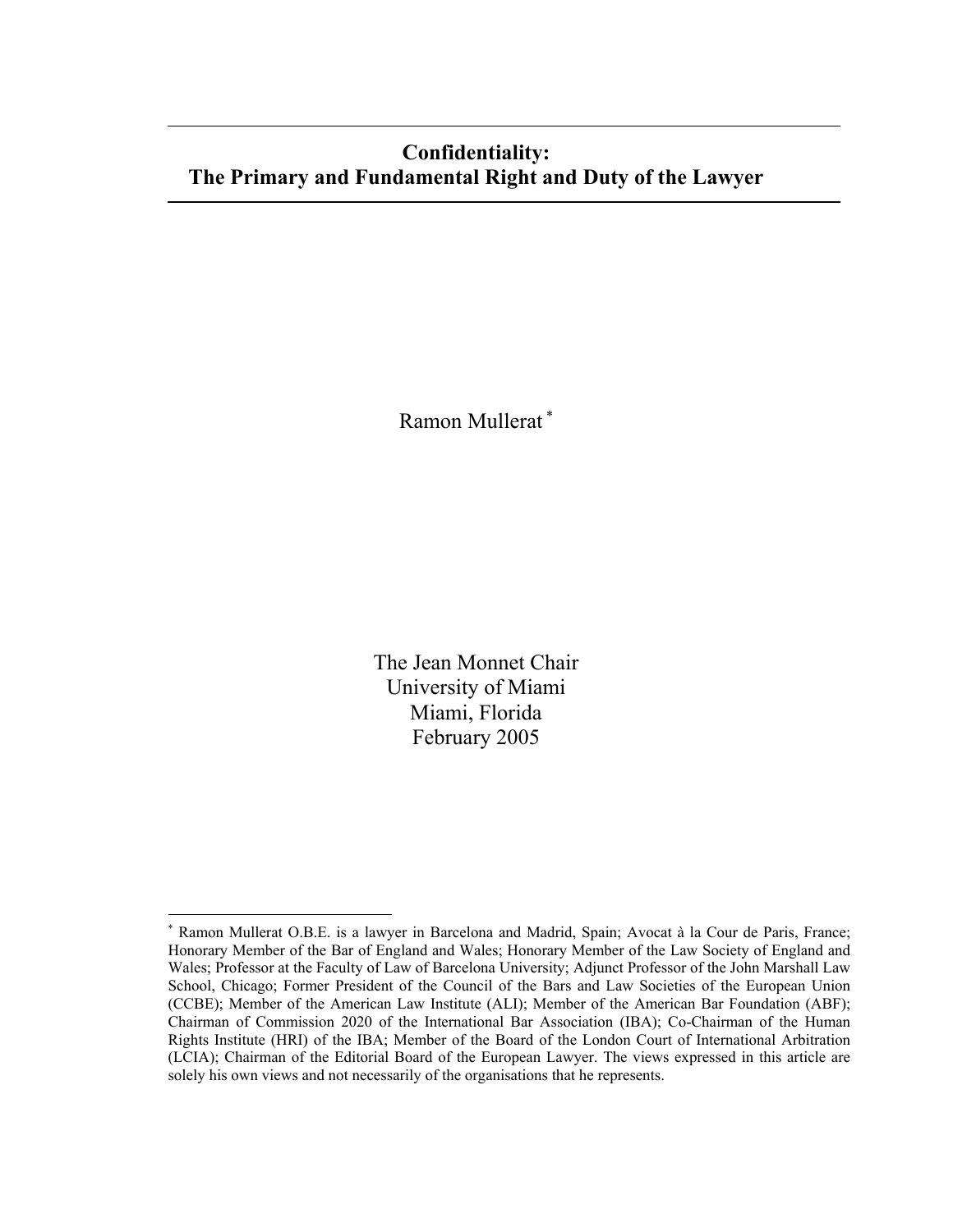## **Introduction**

#### **Current Challenges to Core Values**

The legal profession today and in particular its core values – independence, confidentiality, loyalty and avoidance of conflicts of interests - face several challenges.

The plethora of scandals involving Enron and other major corporations have shown amongst executives, auditors, analysts, investment bankers and lawyers serious conflicts of interest. The international alliances and networking, productivity pressure, complex financial matters, and most significantly globalisation have created an explosion of badly resolved conflicts of interest. Some theories are being used to circumvent the evangelical prohibition to serve two masters, like Chinese walls, less stringent ethical rules for sophisticated clients, etc. But the reality is an ever-growing trend to soften the prohibition of conflicts of interest.

The principle of independence, the epitome of the legal profession, is also facing various challenges. MDPs, particularly between lawyers and accountants (although, banned by the CCBE and by the ABA and subsequently repudiated by the ECJ in the NOVA case in February 2002), are still here and supported in certain jurisdictions. There is also the proposal to allow banks, insurance companies and even supermarkets ("Tesco lawyers") to offer legal services to the public. $<sup>1</sup>$ </sup>

Institutionally, the independent self-regulatory powers of lawyers are in question with claims that society has overvalued professional independence, delegated too much of their own oversight responsibility to the organized bar and that the system fails to address legitimate public concerns, particularly those involving cost and accessibility of legal services, the protection of social interests and the sanctions for lawyer misconduct.

Confidentiality, the "primary and fundamental right and duty of the lawyer" (CCBE Code 2.3.1), is also under siege. The revised ABA Model Rules has broadened the confidentiality exception in order to prevent the commission of certain crimes<sup>2</sup>. In addition, the US Patriot Act 2001 allows the monitoring of conversations between terrorist suspects and their lawyers. Both United States and EU regulations have made the lawyer a "gatekeeper", requiring him to report any suspicion of money laundering. The SEC

<sup>&</sup>lt;u>1</u>  $<sup>1</sup>$  Rhodes, Deborah, In the interest of justice, 2002, p.19.</sup>

 $^{2}$  ABA, Model Rules of Professional Conduct, amended 2002, Rule 1.6 (b) (1)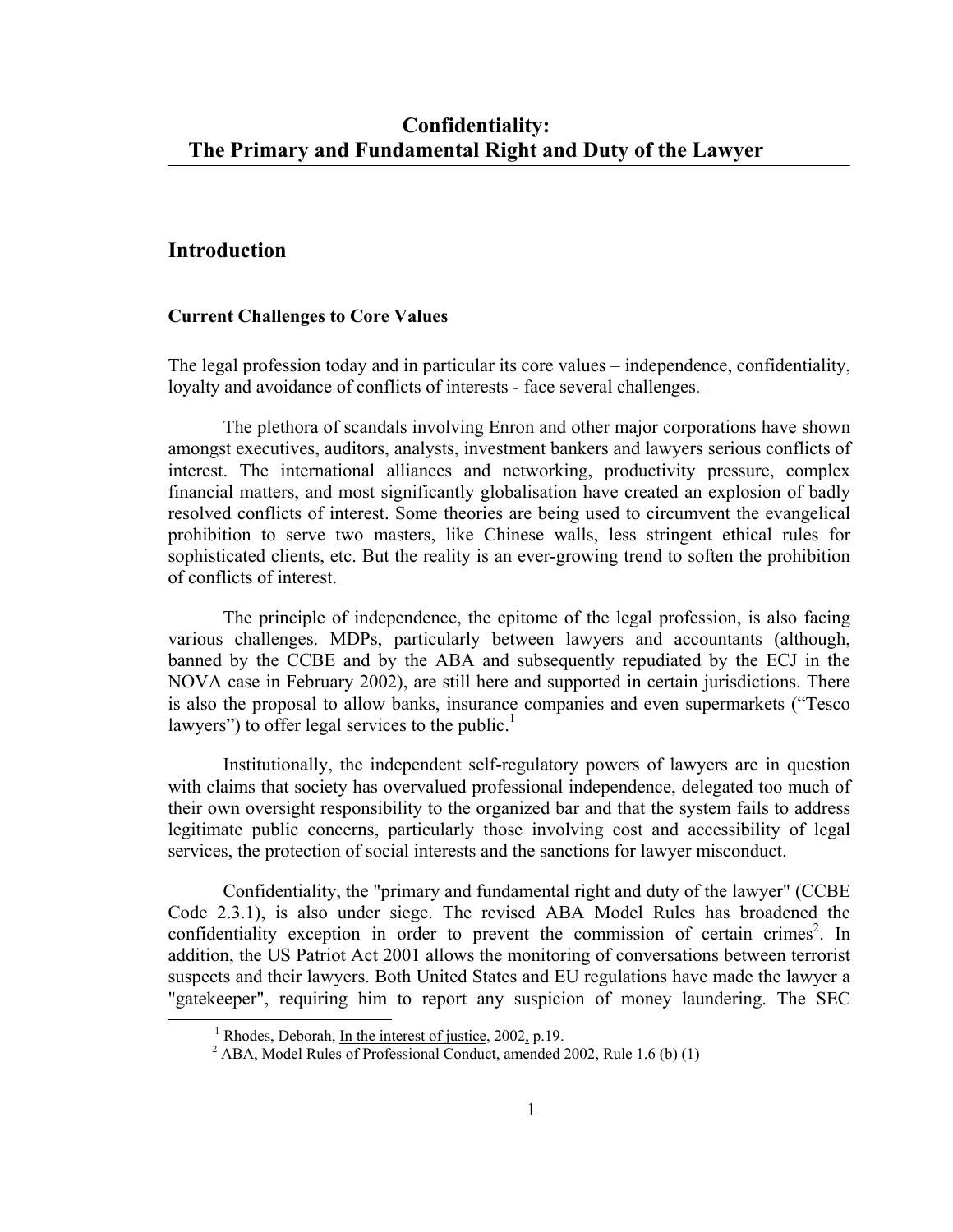regulations stemming from the Sarbanes-Oxley Act, oblige lawyers to report suspected violations of the securities laws etc. I will analyse the last two in greater detail.

#### **The Quest for Reform of the Legal Profession**

The new obligations for lawyers to report and whistle blow on suspected money laundering imposed by the money laundering legislations and the Sarbanes-Oxley Act have not come out of the blue.

One must bear in mind that a lawyers' active assistance and/or passive acquiescence regarding client misconduct is seen by many as having contributed to public health and financial disasters. In the US for example, some lawyers knew far more about the dangers of asbestos and tobacco than either regulatory agencies or end consumers. Tobacco companies deliberately channelled compromising scientific research through law firms in order to claim privilege, obtaining disclosure exemption. Misconduct with savings and loans associations have contributed to catastrophic projected losses costing taxpayers  $$200 billion<sup>3</sup>$ .

There are some complaints about the organised bar. In the US, for instance, they include dismissing 90% of complaints against lawyers; acts of litigation misconduct going unreported; and that the current system offers overly zealous representation for those who can afford it and inadequate representation for everyone else. Several surveys have shown that only one-fifth of those surveyed felt that lawyers could be described as "honest and ethical" and lawyers' ethics rank substantially below those of other occupations. The belief is that the root of these problems lies in a lack of public accountability and the bar has failed to produce the necessary reforms to address it.

### **Proposals for Confidentiality Reform**

Reformation promoters claim it is necessary to examine whether the current duty of confidentiality adequately balances the needs of clients and the legal system more generally with those of third parties and the general public interest. They argue that:

- a. The legal profession itself, rather than clients or society as a whole, which primarily benefits from the rules of confidentiality<sup>4</sup>.
- b. Except in relatively rare circumstances, lawyers cannot reveal confidential information even in order to prevent physical or mental harm, imprisonment of the innocent, third parties' financial ruin, etc.
- c. Clients can use confidentiality as a "device for cover-ups"<sup>5</sup> by giving incriminating documents to lawyers.

 $\overline{\phantom{a}}$ <sup>3</sup> Rhodes, Deborah, <u>op. cit.</u>, p.109.<br><sup>4</sup> Eisebel, Daniel B. "Launuars and c

<sup>&</sup>lt;sup>4</sup> Fischel, Daniel R. "Lawyers and confidentiality", University of Chicago Law Review, 1998, p. 3.  $^5$ Hazard, Gooffray, "A historical perspective on the atterney client privilege". 66 Colifornia Law  ${}^{5}$ Hazard, Geoffrey, "A historical perspective on the attorney-client privilege", 66 California Law Review, 1978, p. 1062.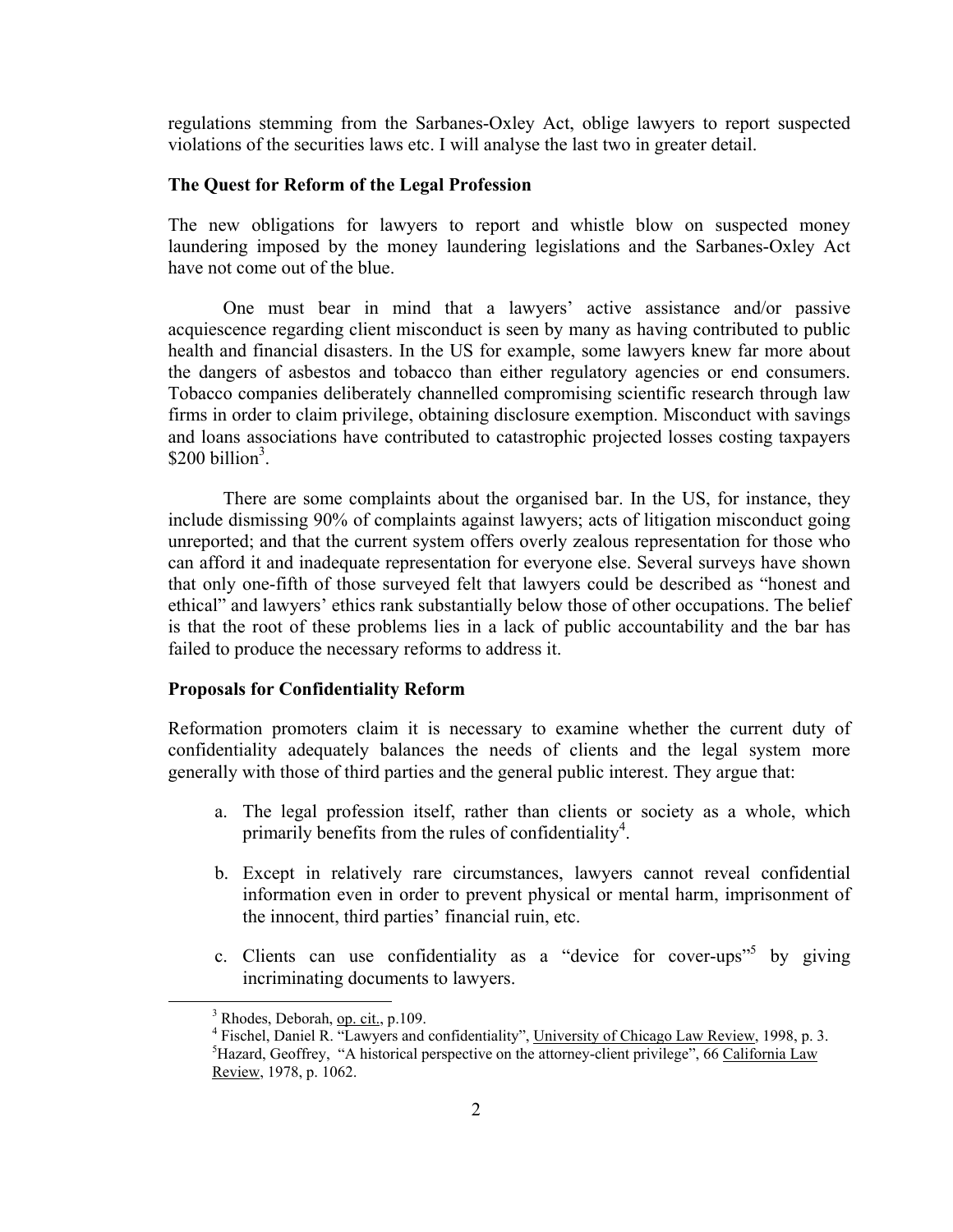d. The need of confidentiality in order to provide an effective defence is undermined by the practise of some lawyers encouraging clients to fabricate facts by outlining the law before asking clients to commit themselves to a version of the facts.

In conclusion, the values of privacy, loyalty, promise keeping and non-malfeasance, which traditionally have been deemed to support the confidentiality principle, are insufficient to justify the width and rigidity of the lawyer's duty of confidentiality, and the benefits of confidentiality do not outweigh the disadvantages.

#### **Conclusions on the New Reporting Obligations**

The new reporting obligations raise many theoretical and practical concerns for the legal profession:

- A. Theoretical concerns
- a. Mandatory reporting obligations enforced by criminal penalties directly impact the bar's independence and lawyers' confidentiality, central institutions of the worldwide legal system.
- b. Even if it may be difficult to draw the line, lawyers' confidentiality should be maintained at all costs as an essential condition of access to law and justice and any obligation regarding information restricted strictly for lawyers when acting as financial intermediaries.
- c. Trust and candour, necessary for professional relationships, cannot survive if lawyers assume "Gatekeepers" obligations.
- B. Practical concerns
- a. Unlike, financial institutions subject to reporting obligations, lawyers do not have the experience nor the means to investigate clients and their activities.
- b. What is the necessary level of suspicion to create an obligation to report? A relaxed attitude may lead to accusations of breaching the reporting obligation where as a strict attitude may lead to overreporting to government authorities of innocent conduct. Corporate lawyers will tend to report vast amounts of information, most entirely benign, or may face liability for failing to report what later results in criminal acts.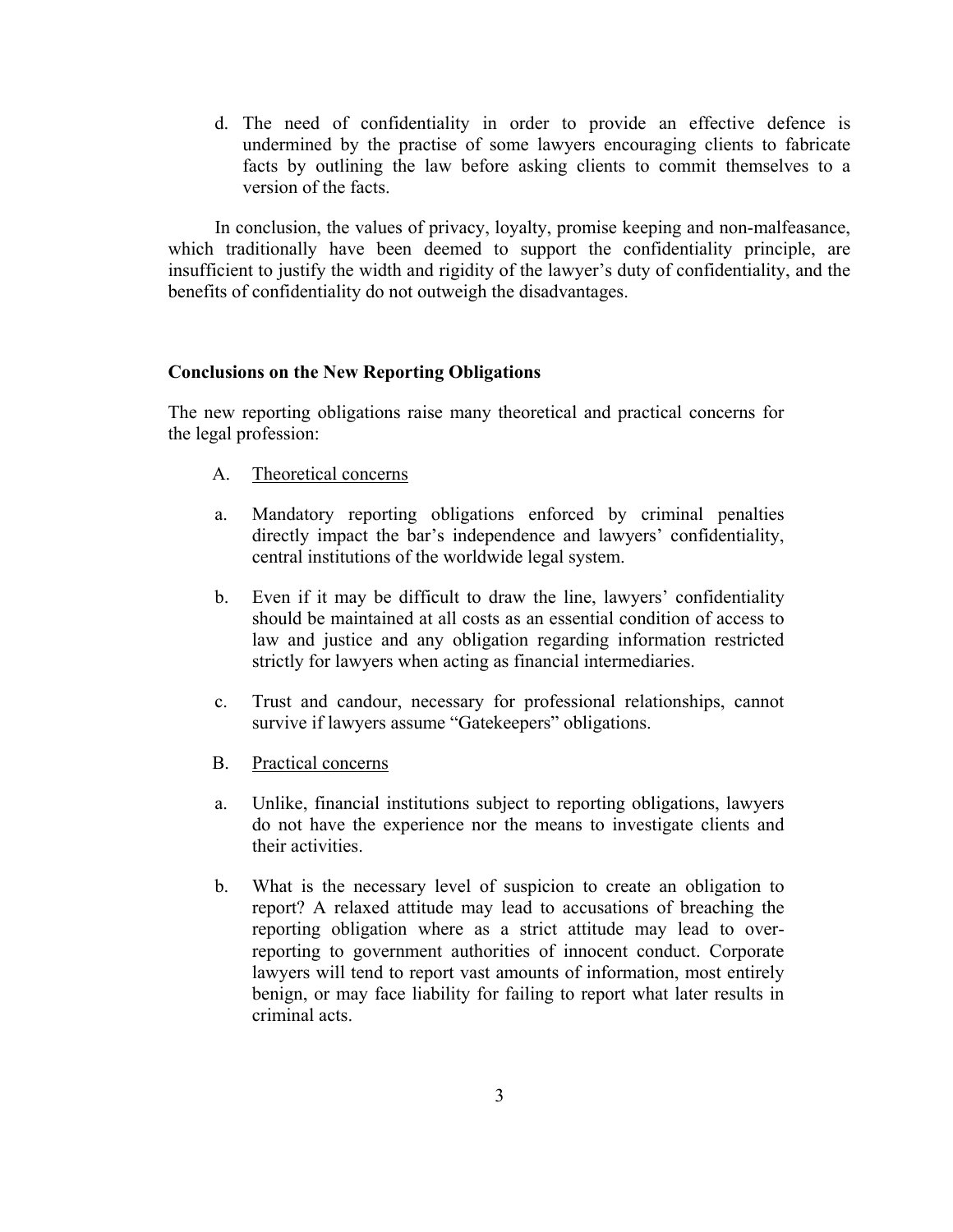- c. In a world where lawyers are forced to spy on everything management does, second-guessing business decisions and ratting out to the board, company officers may be reluctant to seek legal advice. However, if they do not know what the law is, there is an even greater chance they will break it.
- d. Whether the reporting requirements will materially advance society's interests in combating money laundering, in light of existing legal and ethical rules and the potential impact on the administration of justice is not clear. Far worse is a rule requiring lawyers to report directly to regulators, policing their clients rather than representing them<sup>6</sup>.

I fully agree that all efforts should be done to prevent illegalities within the profession, and if lawyers are guilty of criminal acts they must be punished like any other citizen. However, the function of the lawyer is to advise and defend clients – not to control, be a whistleblower or gatekeeper. Disclosure and whistle blowing will cause more harm than good and the public interest will be better served with maintaining confidentiality duties and discontinuing reporting obligations. The legal profession has a special function worldwide - legal advice and defence of citizens. Investigation and repression are responsibilities of community institutions. Sociologists<sup>7</sup> distinguish between three facets of institutions: the dispute resolution (judges), guardianship of law (lawyers) and enforcement (police). The informing obligations imposed on lawyers, which convert them into police informants, are alien to the lawyers' responsibilities.

The imposition of reporting obligations to lawyers may stop a few criminal cases, but undermining trust and confidentiality, which are at the basis of the justice system, may weaken the administration of justice.

The ethical principles of all citizens being obliged to report any criminal offence they are aware of to appropriate authorities and the obligation to keep the information received in confidence so justice can be administered adequately often conflict with one another. In this clash of ethical duties, the latter prevails. In other words, lawyers are exempted from the general obligation of reporting precisely to protect a higher social good-justice. If society invites citizens to communicate to lawyers all the relevant facts of their case because it is needed for the proper administration of justice, and then that same society requires lawyers to report such facts to the authorities, the justice system may become perverted. If confidentiality is relaxed and one of the basic principles of the administration of justice diluted, the legal profession and justice will suffer.

 <sup>6</sup> <sup>6</sup> Fox, Lawrence quoted by Patti Wailmeir, "Lawyers on sentry duty", Financial Times, 6 November 2002.

<sup>&</sup>lt;sup>7</sup> Cotterrell, Roger, The sociology of law, 1992, p. 179, who cites Schwartz, Richard and Miller, Lewis, Legal evolution and societal complexity, 1964.